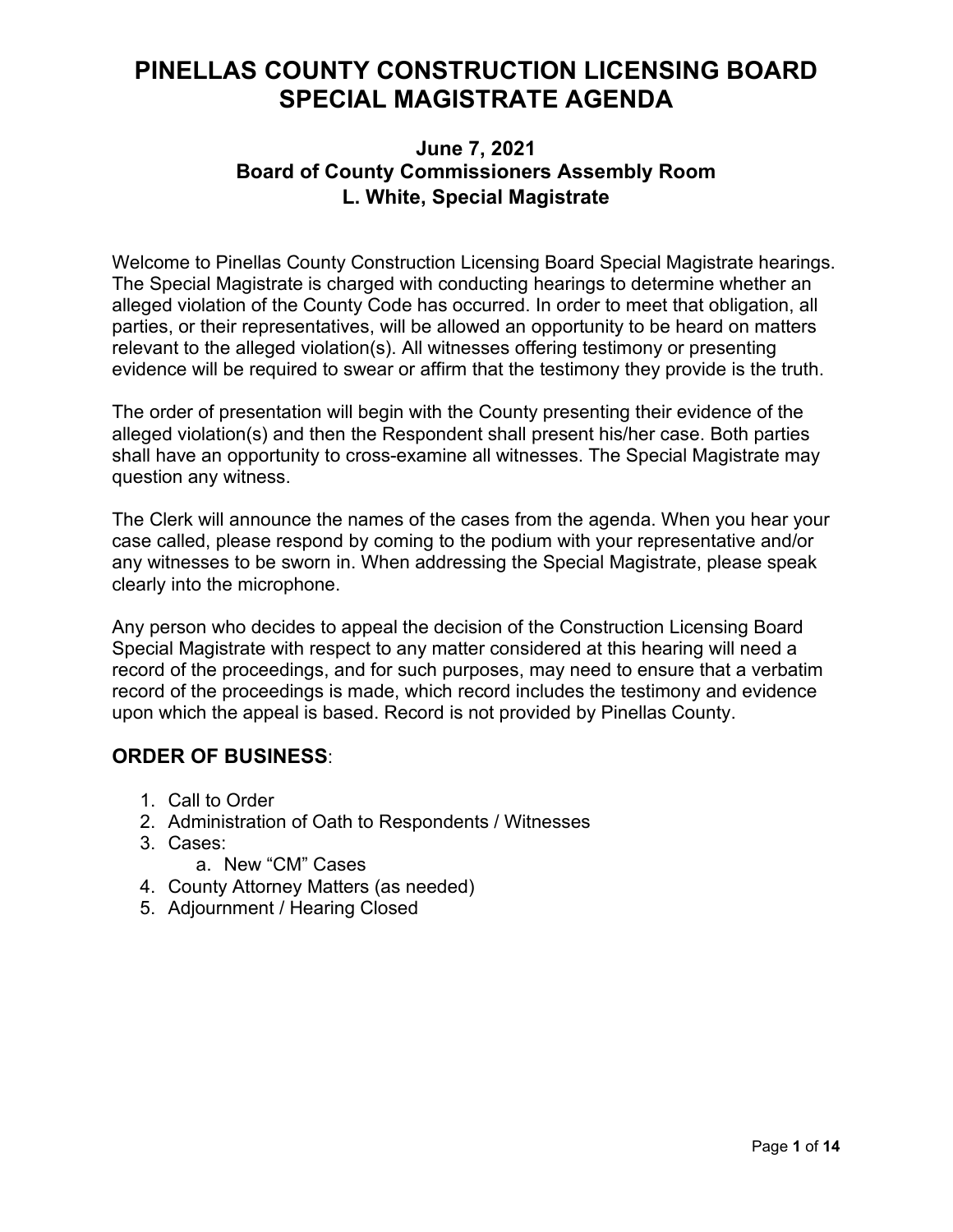# **June 7, 2021 9:00 A.M.**

## **ITEM: 1**

CASE NO: 2021-108<br>CITATION(S) NO: C21-196 CITATION(S) NO: RESPONDENT: Juan Cabrera NOTICE ADDRESS: Juan Cabrera

MATTER: Contractor Licensing Violation(s)<br>CASE NO: 2021-1082 1227 Four Seasons Blvd Tampa, FL 33613 and Paster, Ray & Cohen, P.A. Attn: Richard Barton Ray, Esq. 6108 26<sup>th</sup> Street West, Suite 2 Bradenton, FL 34207 [bart@prclawoffices.com](mailto:bart@prclawoffices.com) VIOLATION ADDRESS: 3801 58<sup>th</sup> Ave N., Lot 53 St. Petersburg, FL 33714

## **VIOLATION:**

| <b>Code Section</b> |
|---------------------|
| $22 - 14(1)$        |

Location **Contract Contract Contract Contract Contract Contract Contract Contract Contract Contract Contract Co** 3801 58<sup>th</sup> Ave N., Lot 53 St. Petersburg, FL 33714

C21-196 Unlicensed Contracting for interior renovations in Pinellas County FL.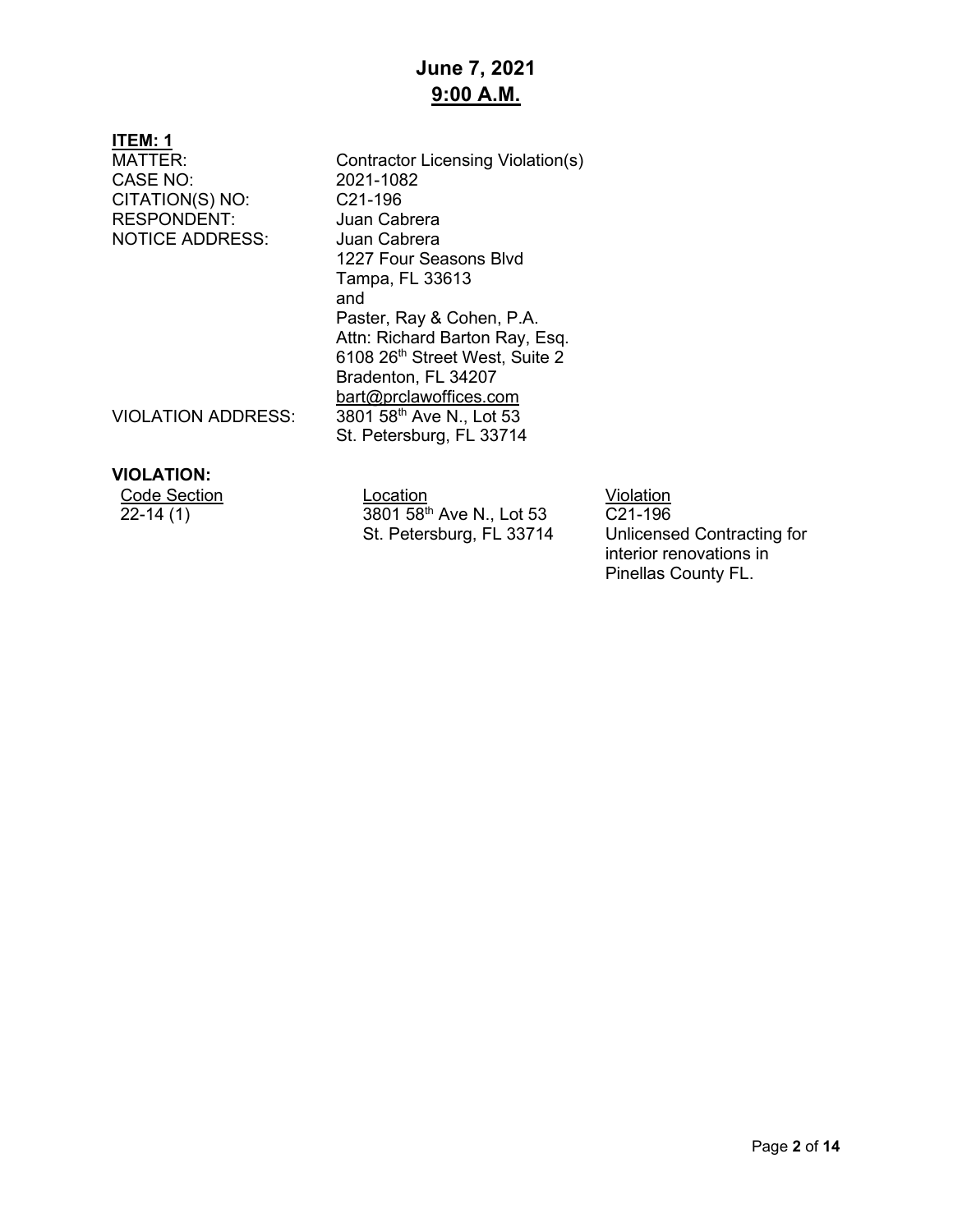MATTER: Contractor Licensing Violation(s)<br>CASE NO: 2021-1082-2 2021-1082-2<br>C21-197 CITATION(S) NO: RESPONDENT: Jesus De Cabrera NOTICE ADDRESS: Jesus De Cabrera 13635 Park Lake Drive Tampa, FL 33618 and Paster, Ray & Cohen, P.A. Attn: Richard Barton Ray, Esq. 6108 26th Street West, Suite 2 Bradenton, FL 34207 [bart@prclawoffices.com](mailto:bart@prclawoffices.com) VIOLATION ADDRESS: 3801 58<sup>th</sup> Ave N., Lot 53 St. Petersburg, FL 33714

## **VIOLATION:**

**Code Section Code Section** Location **Code Section**  $\overline{22-14(1)}$  3801 58<sup>th</sup> Ave N., Lot 53 St. Petersburg, FL 33714

C21-197

Unlicensed Contracting to perform renovations in Pinellas County FL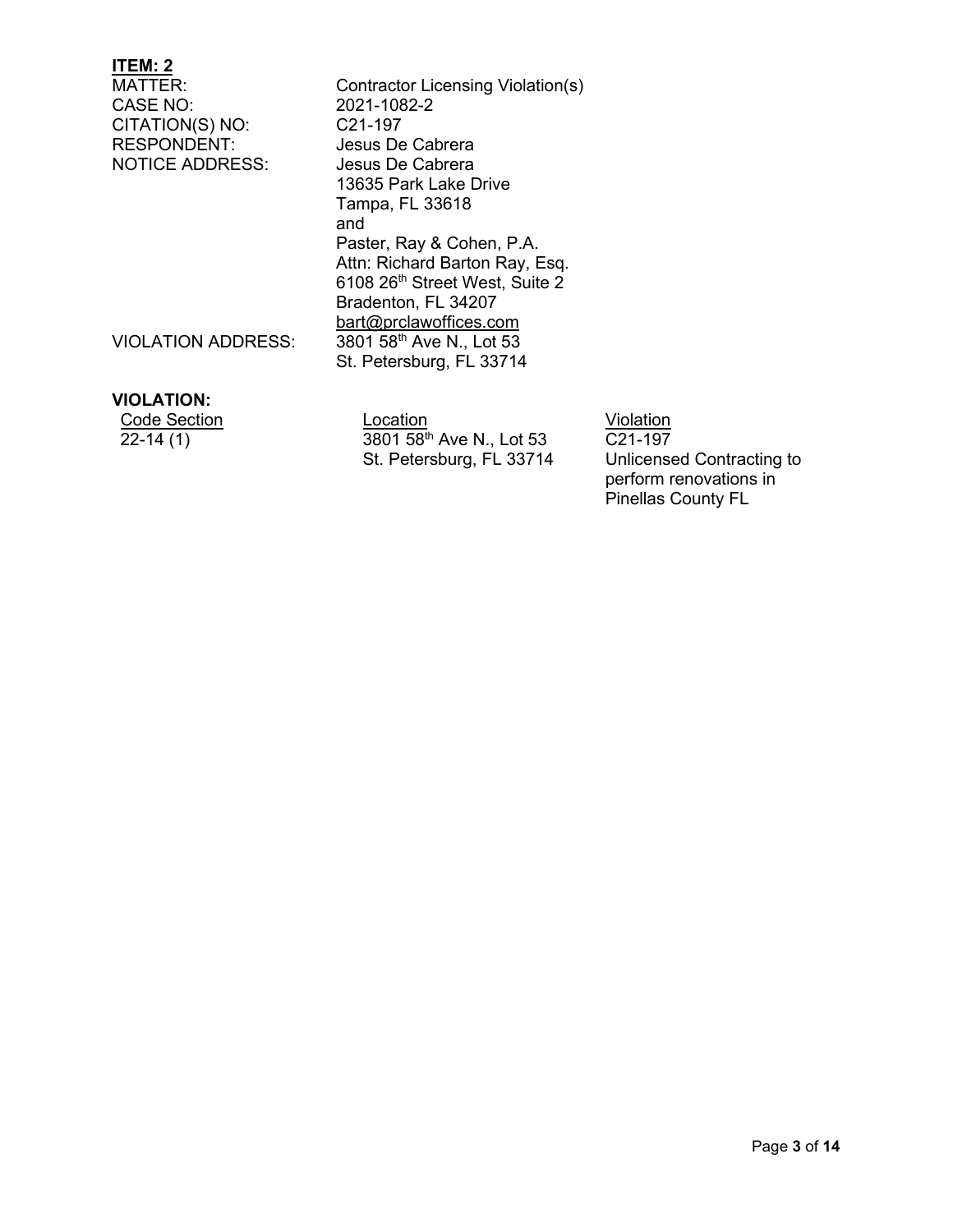MATTER: Contractor Licensing Violation(s)<br>CASE NO: 2021-1082-3 2021-1082-3<br>C21-185 CITATION(S) NO: RESPONDENT: George Hale<br>NOTICE ADDRESS: George Hale **NOTICE ADDRESS:** 10456 117th Dr. Largo, FL 33773 and Paster, Ray & Cohen, P.A. Attn: Richard Barton Ray, Esq. 6108 26th Street West, Suite 2 Bradenton, FL 34207 [bart@prclawoffices.com](mailto:bart@prclawoffices.com) VIOLATION ADDRESS:  $\frac{3801}{58}$  Ave N., Lot 53 St. Petersburg, FL 33714

#### **VIOLATION:**

Code Section Location Location<br>22-14 (1) 3801 58<sup>th</sup> Ave N., Lot 53 C21-185 3801 58<sup>th</sup> Ave N., Lot 53 St. Petersburg, FL 33714

C21-185 Unlicensed Contracting to perform interior renovations in Pinellas County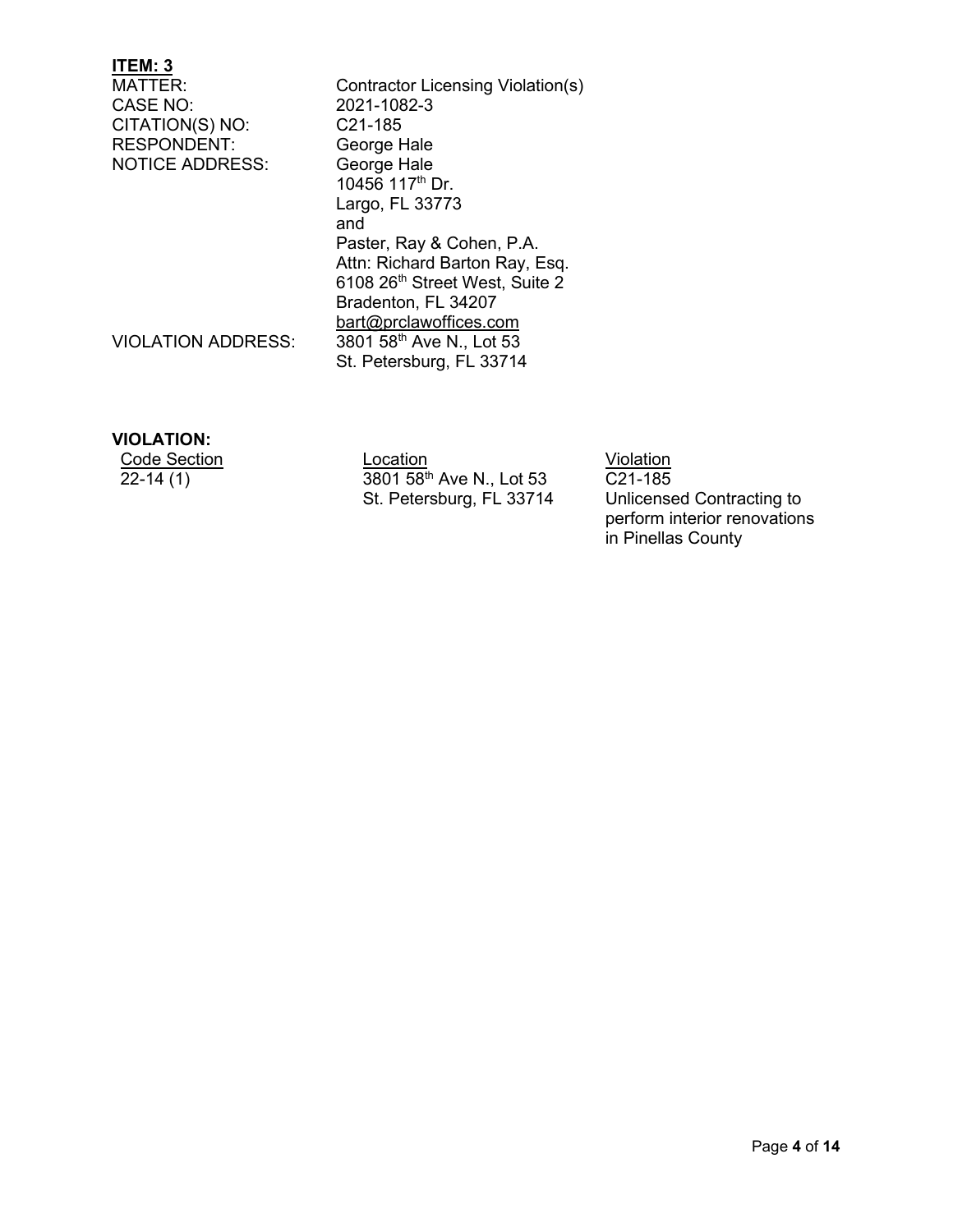MATTER: Contractor Licensing Violation(s)<br>CASE NO: 2021-1082-4 2021-1082-4<br>C21-198 CITATION(S) NO: RESPONDENT: Charles Douglass Vandenburgh<br>
NOTICE ADDRESS: Charles Douglass Vandenburgh Charles Douglass Vandenburgh 3921 41st Ave, Lot 5 C St. Petersburg, FL 33714 and Paster, Ray & Cohen, P.A. Attn: Richard Barton Ray, Esq. 6108 26th Street West, Suite 2 Bradenton, FL 34207 [bart@prclawoffices.com](mailto:bart@prclawoffices.com) VIOLATION ADDRESS: 3801 58<sup>th</sup> Ave N., Lot 53 St. Petersburg, FL 33714

#### **VIOLATION:**

| Code Section |
|--------------|
| $22 - 14(1)$ |

Location **Contact Section** Violation  $3801 58$ <sup>th</sup> Ave N., Lot 53 St. Petersburg, FL 33714

 $\overline{C21-198}$ Unlicensed contracting perform interior renovations in Pinellas County.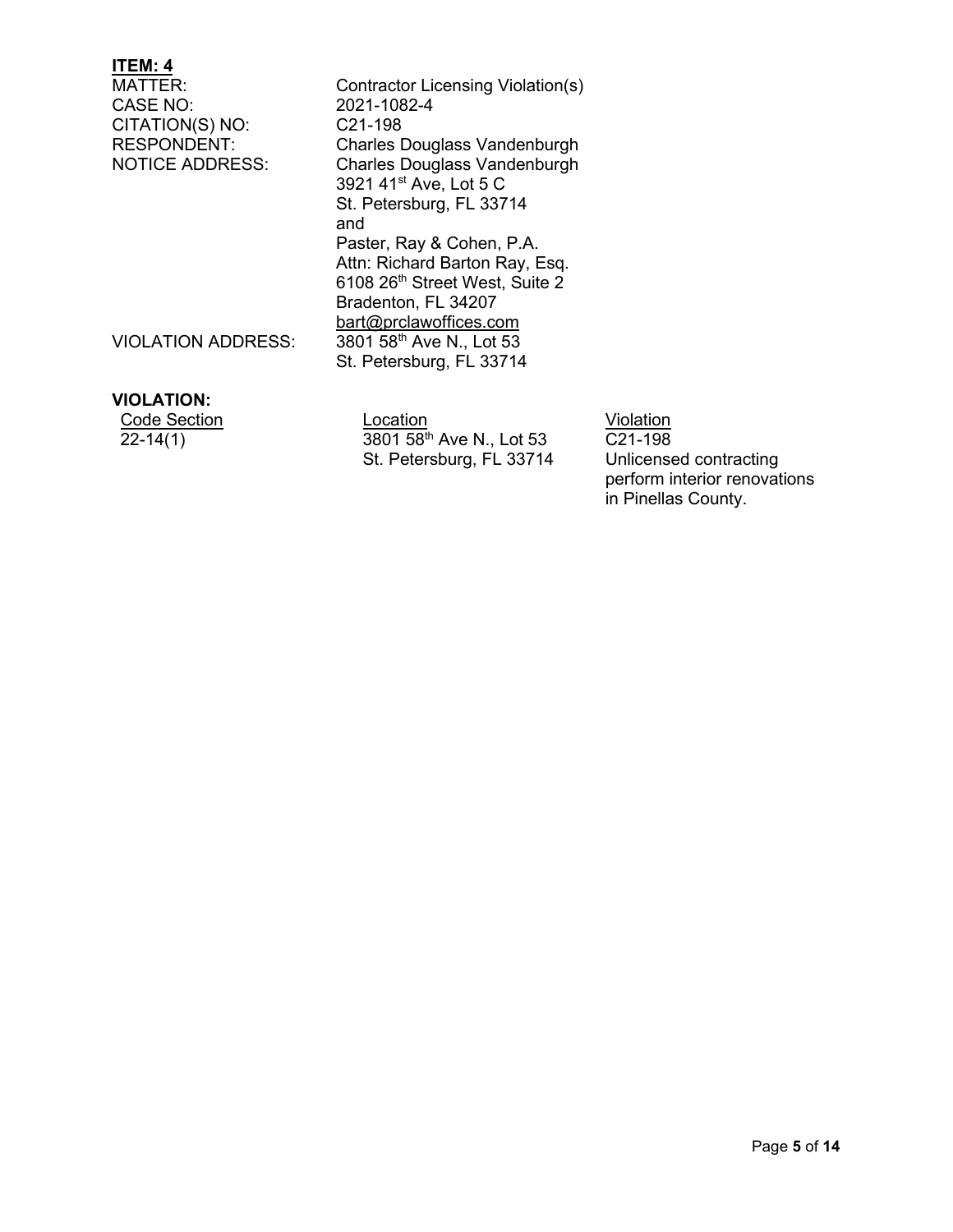# **June 7, 2021 10:30 A.M.**

| <b>ITEM: 5</b><br><b>MATTER:</b><br><b>CASE NO:</b><br>CITATION(S):<br><b>RESPONDENT:</b><br><b>NOTICE ADDRESS:</b><br><b>VIOLATION ADDRESS:</b> | Contractor Licensing Violation(s)<br>2020-0308<br>C20-779; C20-780; C20-809; C20-810<br><b>Hendrick Bisanz</b><br><b>Hendrick Bisanz</b><br>123 Bay Plz<br>Treasure Island, FL 33706<br>7701 Bayshore Dr.<br>Treasure Island, FL 33706 |                                                                                                               |
|--------------------------------------------------------------------------------------------------------------------------------------------------|----------------------------------------------------------------------------------------------------------------------------------------------------------------------------------------------------------------------------------------|---------------------------------------------------------------------------------------------------------------|
| <b>VIOLATION:</b>                                                                                                                                |                                                                                                                                                                                                                                        |                                                                                                               |
| <b>Code Section</b><br>$22-14(1)$                                                                                                                | Location<br>7701 Bayshore Dr.<br>Treasure Island, FL 33706                                                                                                                                                                             | Violation<br>C20-779<br>Unlicensed Contracting to<br>perform plumbing in Pinellas<br>County FL.               |
| $22-14(1)$                                                                                                                                       | 7701 Bayshore Dr.<br>Treasure Island, FL 33706                                                                                                                                                                                         | C <sub>20</sub> -780<br>Unlicensed Contracting to<br>Perform Electrical Work in<br>Pinellas County FL.        |
| $22-14(1)$                                                                                                                                       | 7701 Bayshore Dr.<br>Treasure Island, FL 33706                                                                                                                                                                                         | C20-809<br>Unlicensed Contracting in<br>Pinellas County Florida to<br>Perform Complete Remodel.               |
| $22-14(5)$                                                                                                                                       | 7701 Bayshore Dr.<br>Treasure Island, FL 33706                                                                                                                                                                                         | C <sub>20</sub> -810<br>Failure to obtain the required<br>permits before starting work<br>in Pinellas County. |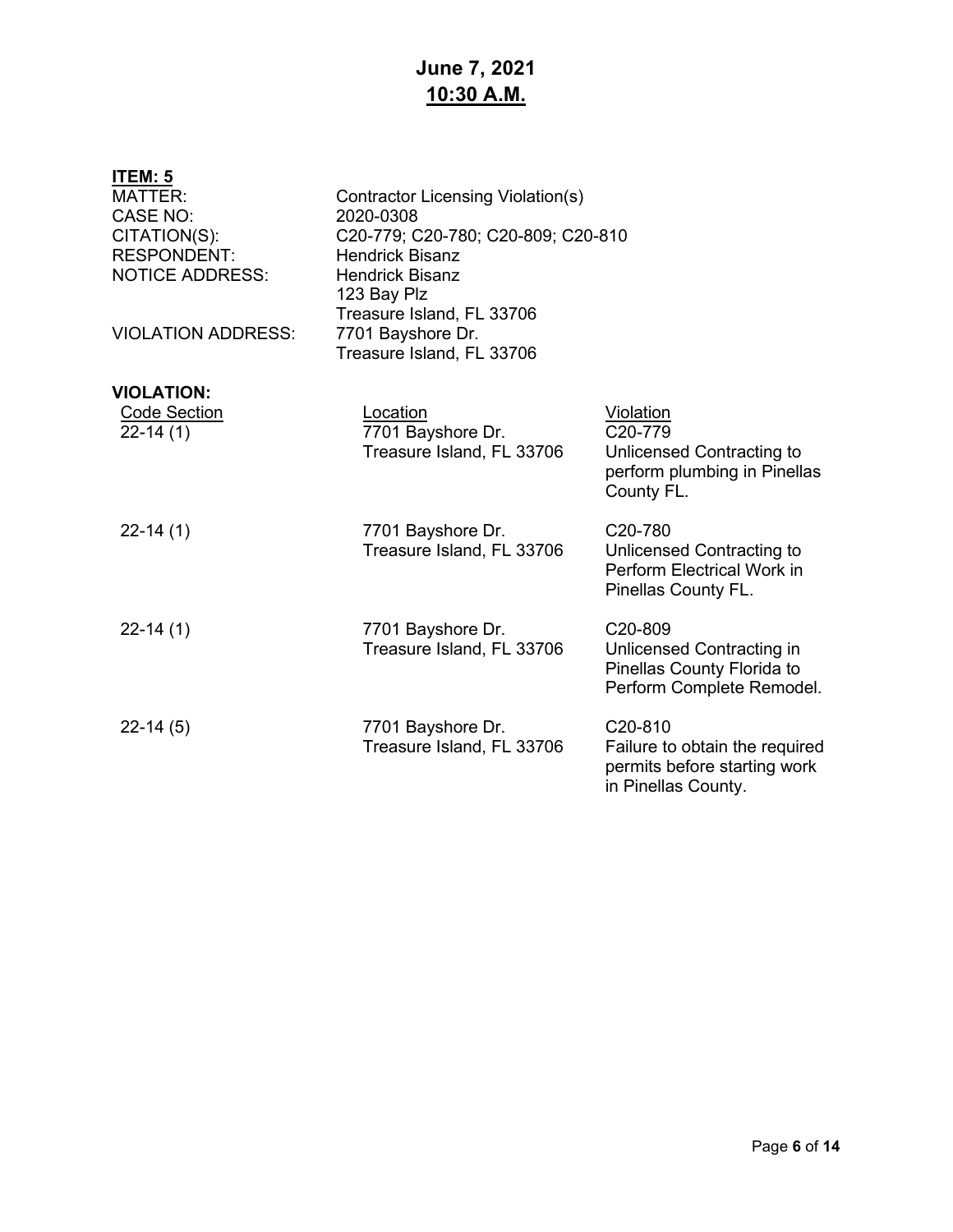# **June 7, 2021 1:00 P.M.**

| <u>ITEM: 6</u>                                                                                                   |                                                                                                                                                                                                                                                       |                                                                                                                                                                                                                      |
|------------------------------------------------------------------------------------------------------------------|-------------------------------------------------------------------------------------------------------------------------------------------------------------------------------------------------------------------------------------------------------|----------------------------------------------------------------------------------------------------------------------------------------------------------------------------------------------------------------------|
| MATTER:<br>CASE NO:<br>CITATION(S):<br><b>RESPONDENT:</b><br><b>NOTICE ADDRESS:</b><br><b>VIOLATION ADDRESS:</b> | Continued<br>Contractor Licensing Violation(s)<br>2021-1153<br>C21-293; C21-294; C21-295<br><b>Robert Dean Scott</b><br><b>Robert Dean Scott</b><br>8498 121 <sup>st</sup> Street<br>Seminole, FL 33772<br>8081 Candlewood Road<br>Seminole, FL 33777 |                                                                                                                                                                                                                      |
| <b>VIOLATION:</b>                                                                                                |                                                                                                                                                                                                                                                       |                                                                                                                                                                                                                      |
| <b>Code Section</b><br>$22-14(1)$                                                                                | Location<br>8081 Candlewood Road<br>Seminole, FL 33777                                                                                                                                                                                                | Violation<br>C21-293<br>Engaged in the business of<br>contracting in the<br>construction trades as an<br>unlicensed contractor DBA<br><b>Evergreen Enterprises</b><br>performing framing work in<br>Pinellas County. |
| $22-14(5)$                                                                                                       | 8081 Candlewood Road<br>Seminole, FL 33777                                                                                                                                                                                                            | C21-294<br>Engaged in the activity of<br>constructing a framed /<br>finished wall without the<br>required permit in Pinellas<br>County.                                                                              |
| $22-14(8)$                                                                                                       | 8081 Candlewood Road<br>Seminole, FL 33777                                                                                                                                                                                                            | C21-295<br>Unlicensed advertising via;<br>failed to include license #<br>information to invoice<br>submitted to client for<br>payment purposes.                                                                      |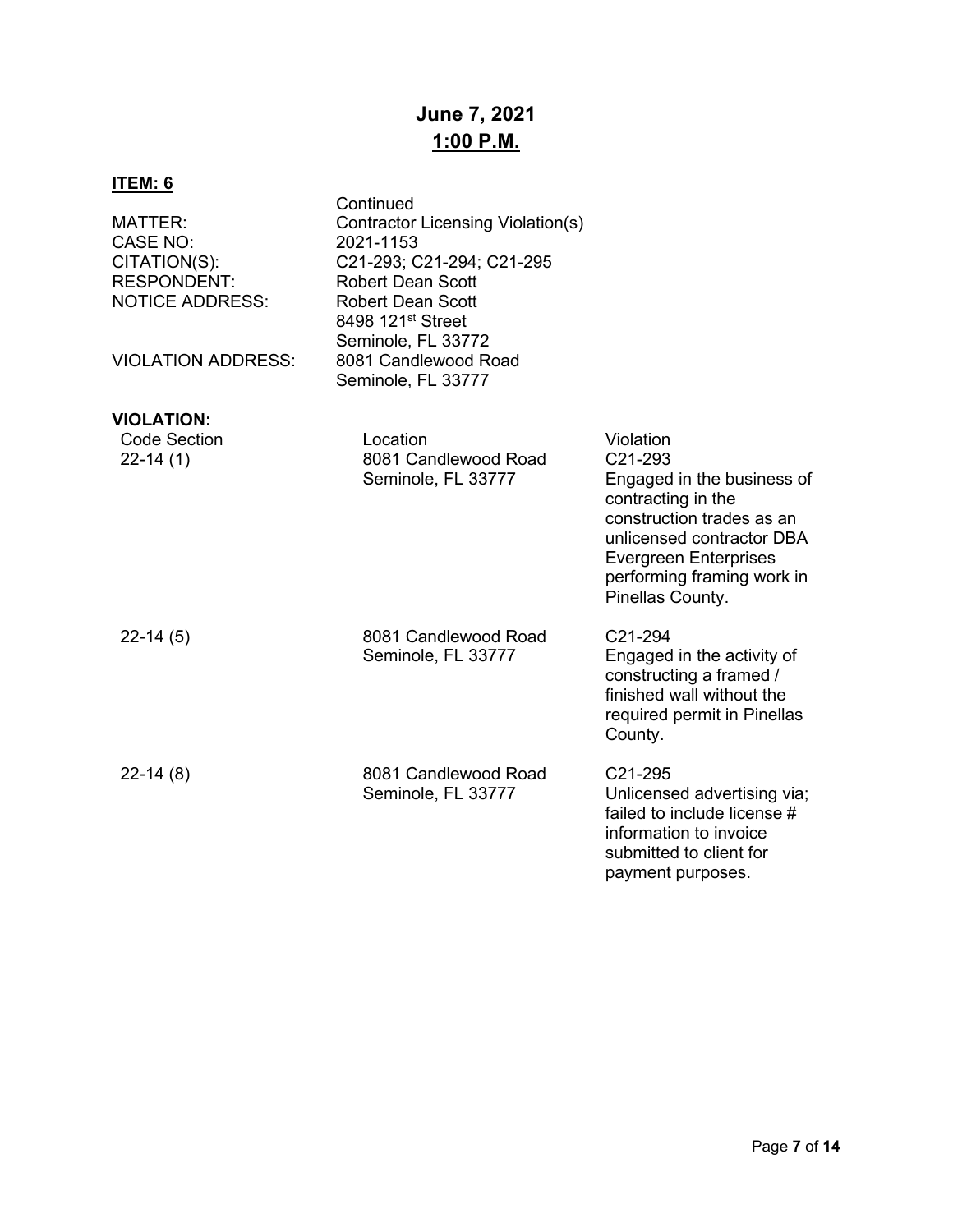CASE NO: 2019-1886 CITATION(S): C19-2683; C19-2684 RESPONDENT: Jean R. Veiga NOTICE ADDRESS: Jean R. Veiga

Contractor Licensing Violation(s) 1841 Belmont Dr. E. Clearwater, FL 33765 VIOLATION ADDRESS: The Home Mag Issue #9, PG 44W Delivered to Pinellas County Address. and [www.dunedinfloors.com](http://www.dunedinfloors.com/)

## **VIOLATION:**

22-14 (6)

**Code Section Code Section Code Section** The Home Mag Issue #9, PG 44W Delivered to Pinellas County Address.

C19-2684

C19-2683 Advertised for work requiring REGISTRATION within Pinellas County, FL without the required license registration via THE HOME MAG ISSUE # 9, PAGE 44W DELIVERED TO PINELLAS COUNTY ADDRESS. Service offered include GRANITE, TILE, PAVERS, INSTALLATIONS. No License number listed in the advertisement(s) when search indicates that this person/company does not have the required license(s) registered with Pinellas County for these types of work.

22-14 (6)

[www.dunedinfloors.com](http://www.dunedinfloors.com/)

Advertised for work requiring REGISTRATION within Pinellas County, FL without the required license registration via [WWW.DUNEDINFLOORS.C](http://www.dunedinfloors.com/) [OM](http://www.dunedinfloors.com/) Services offered include HARDWOOD, TILE, COUNTERTOPS, CABINETS, BRICK PAVERS, INSTALLATION. No license number listed in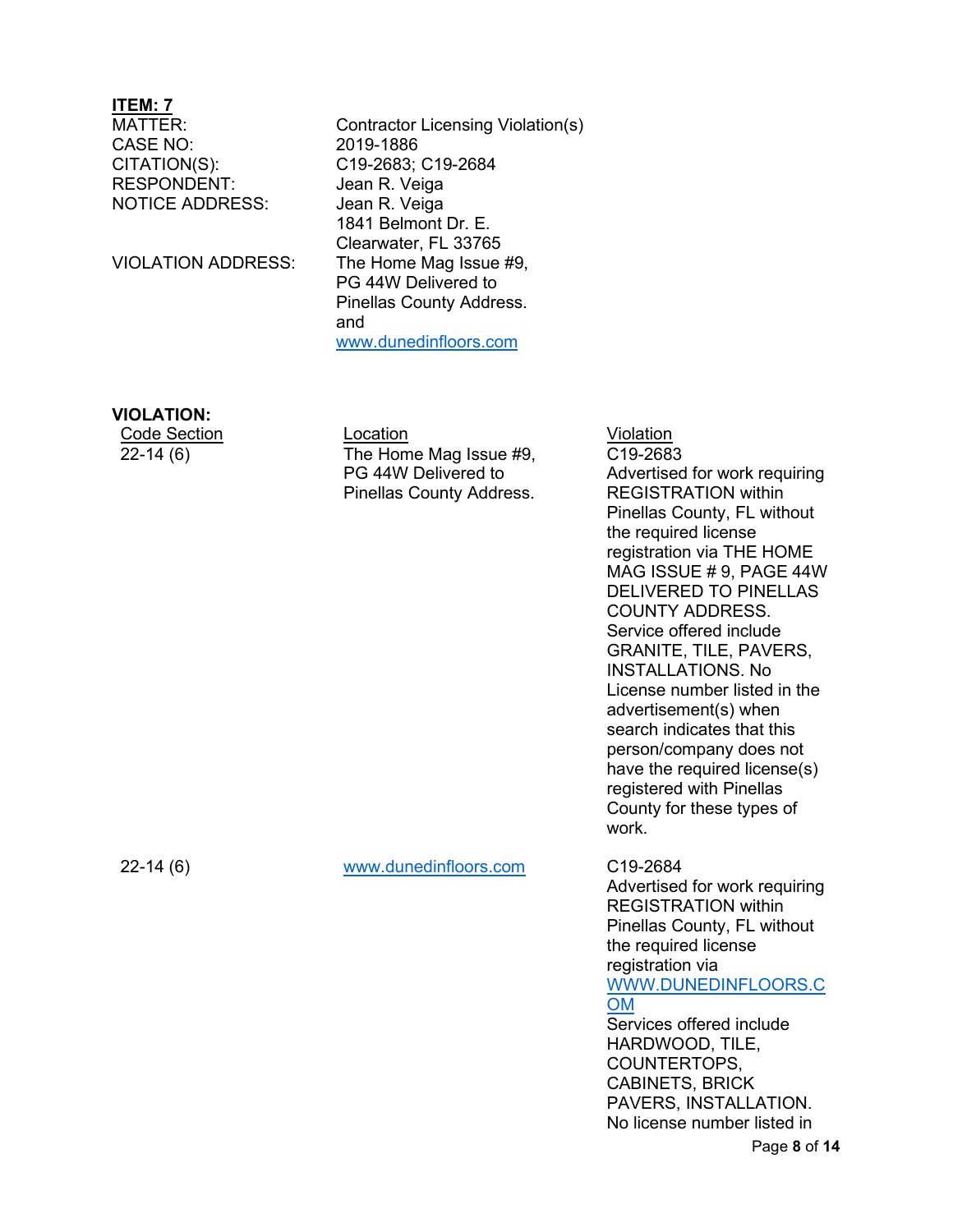the advertisement(s) when search indicates that this person/company does not have the required license(s) registered with Pinellas County for these types of work.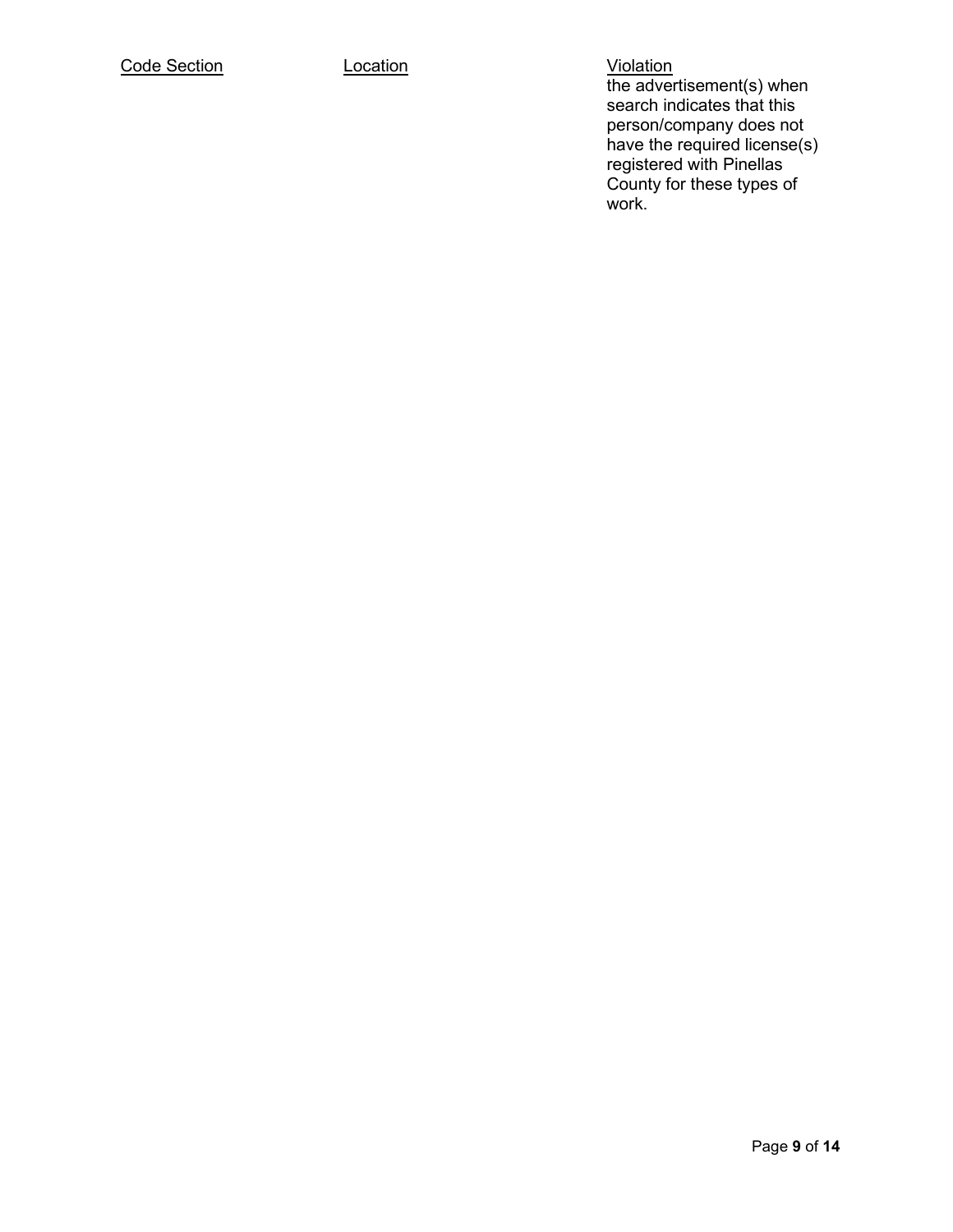CASE NO: 2018-0531<br>CITATION NO: C18-1427 CITATION NO: RESPONDENT: Steve Craig Poore NOTICE ADDRESS: Steve Craig Poore

Contractor Licensing Violation(s) 4650 Cove Cir., Apt. 302 Johnspass, FL 33708 VIOLATION ADDRESS: CRAIGSLIST #6651490570

## **VIOLATION:**

Code Section **Location Location Location Violation** 22-14 (6) CRAIGSLIST #6651490570 C18-1427

Advertised for work requiring licensure within Pinellas County, FL without the required license via CRAIGSLIST #6651490570. Service offered include HURRICANE IMPACT WINDOWS TO QUALITY WINDOWS INSTALLED WITH FACTORY WARRANTY. No License number listed in the advertisement(s) when search indicates that this person/company does not have the required license(s) registered with Pinellas County for these types of work.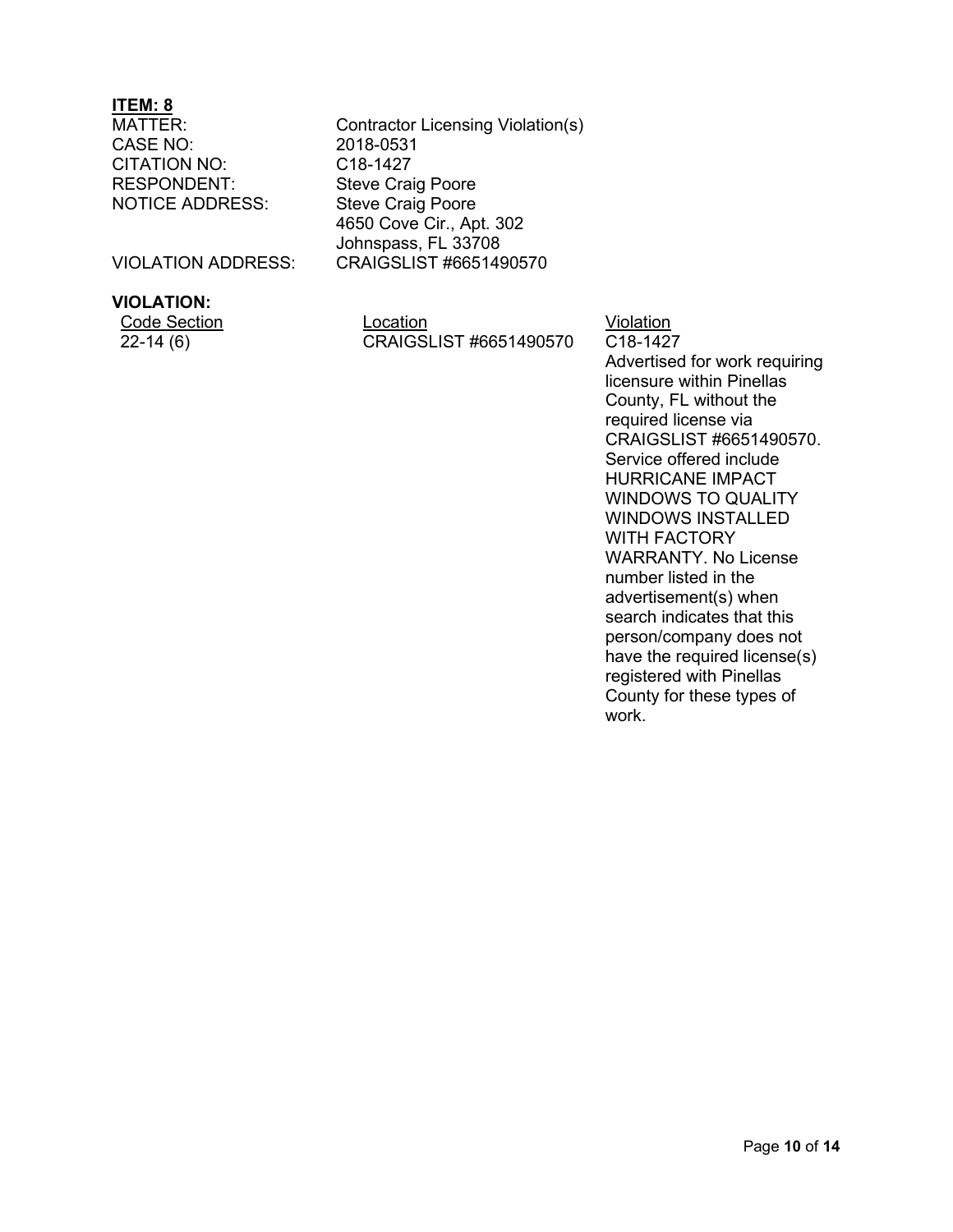CASE NO: CITATION NO: C20-922; C20-923<br>RESPONDENT: Sophie Metsoalou **NOTICE ADDRESS:** 

VIOLATION ADDRESS:

## **VIOLATION:**

|            | <b>Code Section</b> |
|------------|---------------------|
| $22-14(1)$ |                     |

MATTER: Contractor Licensing Violation(s)<br>CASE NO: 2020-0351 Sophie Metsoglou<br>Sophie Metsoglou 12100 6<sup>th</sup> Street East Treasure Island, FL 33706<br>12100 6<sup>th</sup> Street East Treasure Island, FL 33706

> Location **Contact Section** Violation  $12100$   $6<sup>th</sup>$  Street East Treasure Island, FL 33706

C20-922

Unlicensed Contracting to Perform Home Renovation Including Paint and Drywall in Pinellas County FL.

22-14 (5)

12100 6<sup>th</sup> Street East Treasure Island FL 33706

C20-923 Failure to obtain the required permits before starting work in Pinellas County.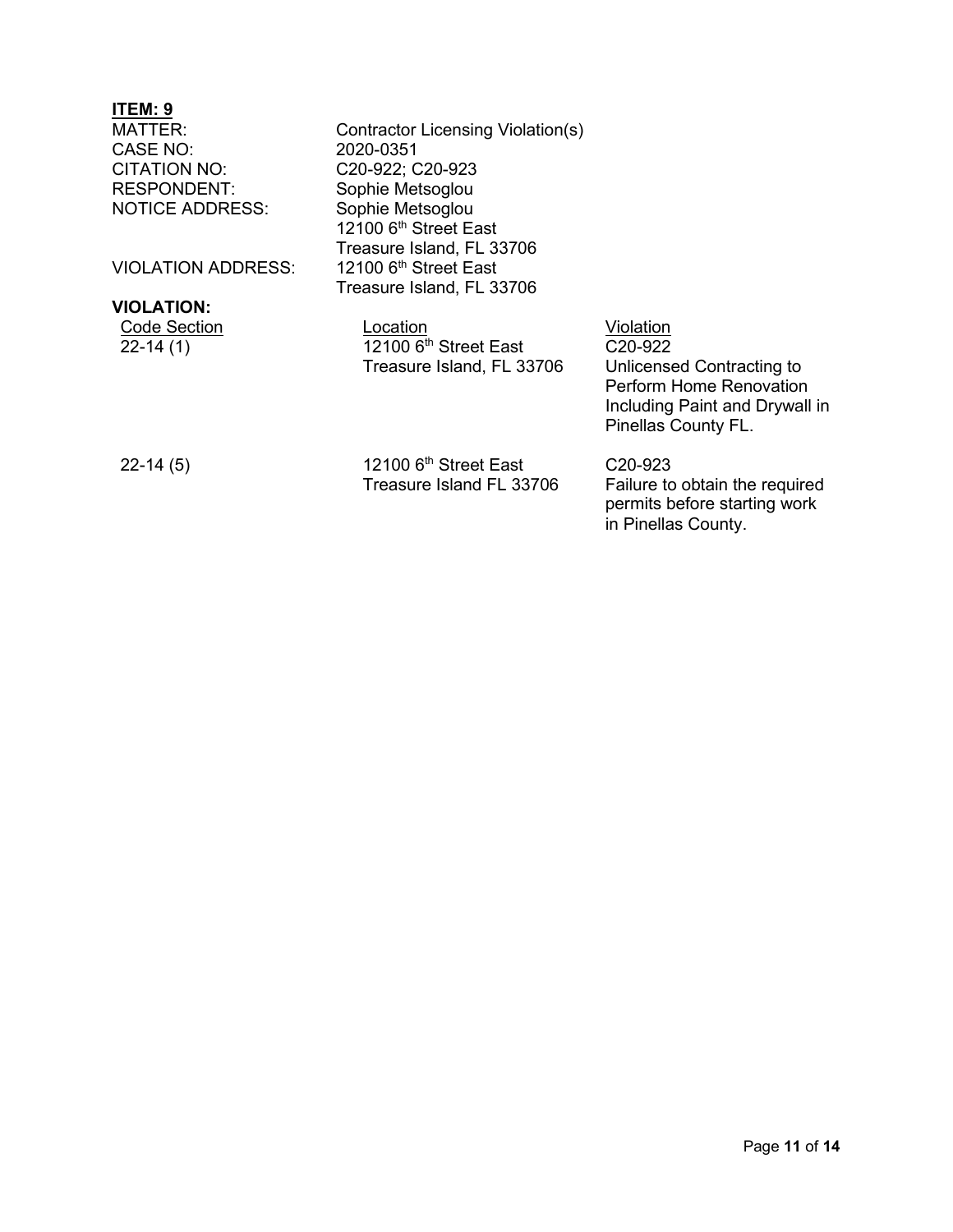# **June 7, 2021 2:30 P.M.**

| <u>ITEM: 10</u>           |                                                  |                              |  |  |
|---------------------------|--------------------------------------------------|------------------------------|--|--|
| <b>MATTER:</b>            | Contractor Licensing Violation(s)                |                              |  |  |
| <b>CASE NO:</b>           | 2020-0906                                        |                              |  |  |
| <b>CITATION NO:</b>       | C20-1720; C20-1721; C20-1722; C20-1723; C20-1724 |                              |  |  |
| <b>RESPONDENT:</b>        | <b>Arik Steven Marvin</b>                        |                              |  |  |
| <b>NOTICE ADDRESS:</b>    | <b>Arik Steven Marvin</b>                        |                              |  |  |
|                           | 5943 Dunfries St. North                          |                              |  |  |
|                           | St. Petersburg, FL 33709                         |                              |  |  |
|                           | and                                              |                              |  |  |
|                           | <b>Arik Steven Marvin</b>                        |                              |  |  |
|                           | 7000 Bryan Dairy Unit A-10                       |                              |  |  |
|                           | Largo, FL 33777                                  |                              |  |  |
|                           | and                                              |                              |  |  |
|                           | <b>Arik Steven Marvin</b>                        |                              |  |  |
|                           | 10638 Park Place Drive                           |                              |  |  |
|                           | Largo, FL 33778                                  |                              |  |  |
| <b>VIOLATION ADDRESS:</b> | Facebook                                         |                              |  |  |
|                           | and                                              |                              |  |  |
|                           | Ajgutterservices.com                             |                              |  |  |
|                           | and                                              |                              |  |  |
|                           | Angie's List Publication Nov 2020 Addition       |                              |  |  |
|                           | and                                              |                              |  |  |
|                           | Ajsservicesfl.com                                |                              |  |  |
| <b>VIOLATION:</b>         |                                                  |                              |  |  |
| <b>Code Section</b>       | Location                                         | Violation                    |  |  |
| $22 - 14(6)$              | Facebook                                         | C20-1720                     |  |  |
|                           |                                                  | Unlicensed Advertising in    |  |  |
|                           |                                                  | Pinellas County Florida.     |  |  |
|                           |                                                  |                              |  |  |
| $22-14(6)$                | Ajgutterservices.com                             | Advertising for work outside |  |  |
|                           |                                                  | the scope of one's license.  |  |  |
|                           |                                                  | Unlicensed advertising in    |  |  |
|                           |                                                  | Pinellas County FL.          |  |  |
|                           |                                                  |                              |  |  |
| $22-14(6)$                | Angie's List Publication Nov                     | C20-1722                     |  |  |
|                           | 2020 Addition                                    | Unlicensed Advertising in    |  |  |
|                           |                                                  | Pinellas County FL.          |  |  |
| $22-14(6)$                | Ajsservicesfl.com                                | C20-1723                     |  |  |
|                           |                                                  | Unlicensed Advertising in    |  |  |
|                           |                                                  | Pinellas County Florida.     |  |  |
|                           |                                                  |                              |  |  |
| $22-14(4)$                | Ajsservicesfl.com                                | C20-1724                     |  |  |
|                           |                                                  | Holding one as a licensed    |  |  |
|                           |                                                  | Contractor by including a    |  |  |
|                           |                                                  | state license number for a   |  |  |
|                           |                                                  | different trade in Pinellas  |  |  |
|                           |                                                  | County Florida.              |  |  |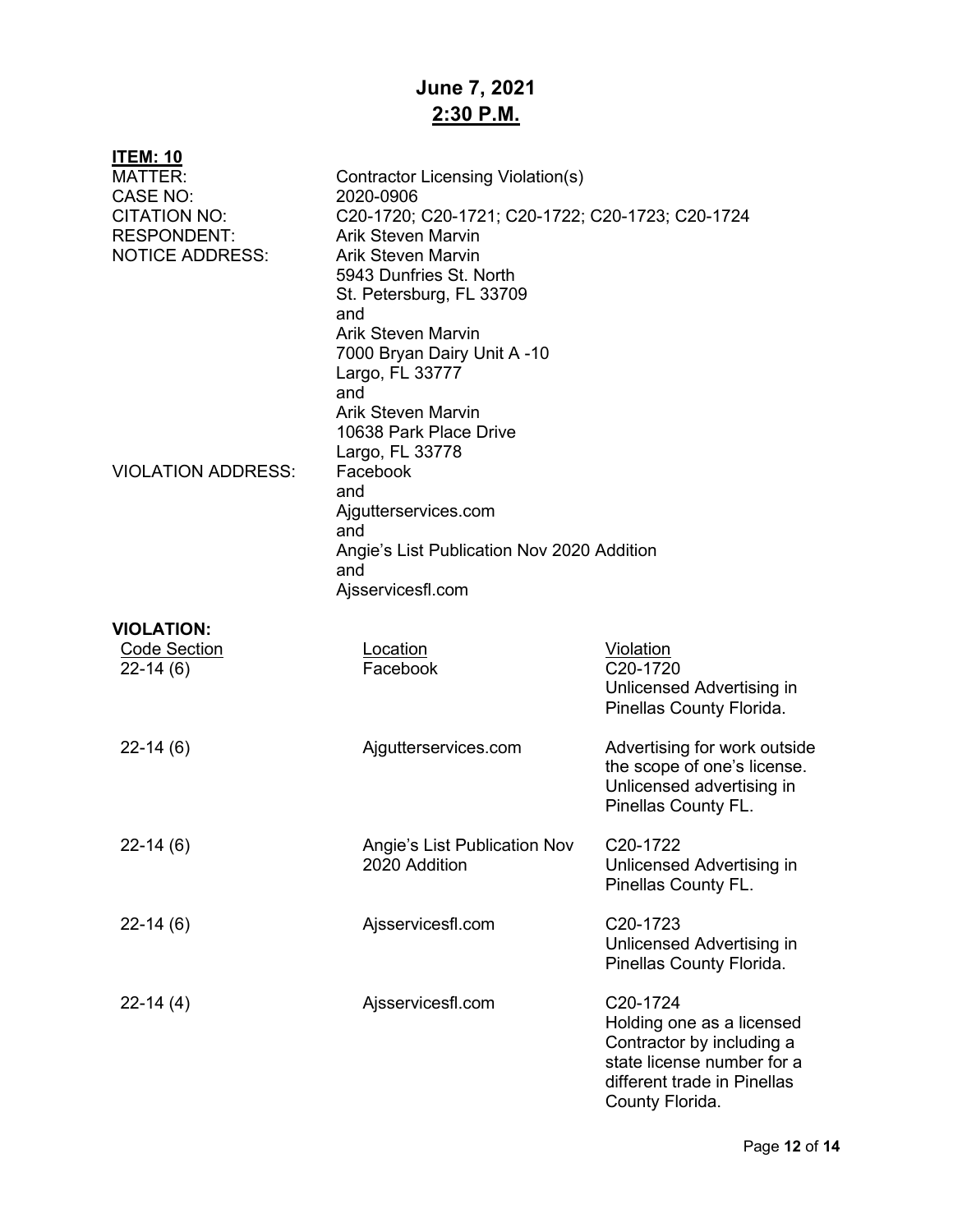CASE NO: 2019-2251 RESPONDENT: Marvin Hugh Scott<br>
NOTICE ADDRESS: Marvin Hugh Scott

VIOLATION ADDRESS:

#### **VIOLATION:**

STATE STATUTE 14 (489.127 (m).

MATTER: Contractor Licensing Violation(s) CITATION NO: C19-3676; C19-3758<br>RESPONDENT: Marvin Hugh Scott Marvin Hugh Scott 11100  $62^{nd}$  Ave No. Apt. 106B Seminole, FL 33772<br>5001 8<sup>th</sup> Ave N. St. Petersburg, FL 33710

Code Section **Code Section Code Section Code Section**  $50018^{th}$  Ave N. St. Petersburg, FL 33710

C19-3758 Refused to accept and sign field citation #C19-3676 in Pinellas County FL.

22-14 (1)

5001 8th Ave N. St. Petersburg, FL 33710

C19-3676 Unlicensed Painting in Pinellas County FL.